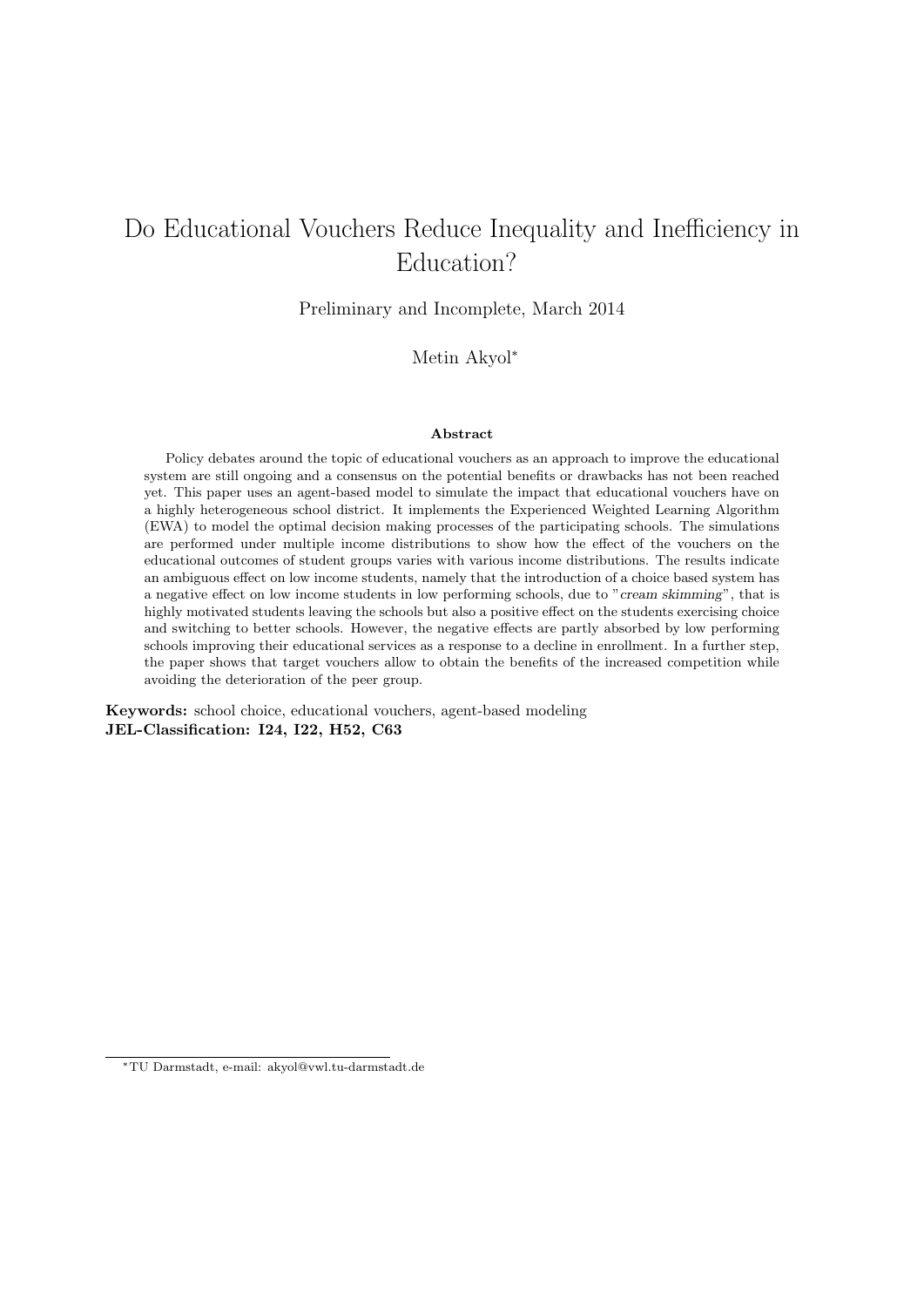# 1 Introduction

The school systems in elementary and secondary education in many developed countries show some room for improvement, especially as they exhibit great gaps between low-income or minority students and their respective counterparts. One possible strategy for improving school performance is to introduce competition, for instance through the provision of vouchers to all students or certain student groups (e.g. merit based vouchers). The vouchers would provide a large student body with the opportunity to attend any school of their choice rather than having to attend the public neighborhood school.

The idea is based on the paradigm that, analogous to other markets, schools having to compete for students, will enhance efficiency and the quality of their product, i.e. educational experience for the students attending.<sup>1</sup> Hoxby (2002) for instance argues, that the increased amount of competition will enhance efficiency and render distributional concerns less relevant, as an overall improved school system will help to improve all students' educational experience ("a rising tide that lift[s] all boats"). The argument does however not take the idiosyncrasies of the educational system into account, that would make this prediction not hold. In fact, MacLeod and Urquiola (2012) show that if one applies the theory of incomplete markets and incomplete contracts to the educational system, the predictions must be much more nuanced, and that there is no a priori reason to conclude that the introduction will in fact benefit all students.

The empirical research supports the argument that expectations of educational vouchers improving the educational outcomes throughout all student groups should be tempered (for a survey see Barrow and Rouse, 2008; MacLeod and Urquiola, 2012). While there are a number of educational vouchers programs to date that display small positive effects on student outcomes (see Neal, 2002), it is not quite clear, how far the estimations of empirical studies are applicable to a larger scale voucher program, since there is only very small evidence on large scale voucher programs (see Chakrabarti, 2013b,a, 2008, who describes evidence from Florida and Milwaukee Voucher Programs and finds a positive effect on public schools after the introduction of the voucher).

Therefore, the introduction of a choice based system for a large student body raises multiple questions regarding the effect of such vouchers on student allocations. In particular, the educational outcomes of those students who exercise this choice and those students who remain at the public schools would be of interest. Will the program actually benefit students from low income families or minorities who are attending low performing schools, i.e. will the prevalent inequality in education be reduced? Will the public schools actually get better and increase their efficiency or rather be gradually deprived of their resources and get worse?

In this paper, I propose an agent-based model of an educational voucher market which draws on the seminal contributions by Manski (1992) and Epple and Romano (1998, 2008) and use the model to evaluate the impact of a voucher program on inequality and inefficiency in the educational system in a heterogeneous school district. In particular, the goal of the paper is to take the heterogeneity of the student body and the school system into account, in order to allow for students to have varying characteristics in multiple dimensions that are orthogonal to each other. This allows to show distributional outcomes that are only based on the inherent characteristics of students and the resulting school choices. The model simulates how various students groups are affected by the introduction of the voucher program (direct effect) and whether the voucher actually leads to an increase in educational service offered by public schools (*indirect* effect). In addition, I show how the effect of the voucher varies with the type of the income distribution and the type of voucher that is used. In order to simulate the optimizing behavior of participating schools, I implement the 'Experienced Weighted Learning Algorithm' Camerer and Hua Ho (1999), to allow for schools to achieve optimal choices that are based on their own learning activity, and thereby avoid imposing restrictive assumptions on their optimizing behavior.

<sup>&</sup>lt;sup>1</sup>The idea dates far back, Thomas Paine for instance proposed a voucher plan in 1792, in The Rights of Man, for a discussion see West (1967). The more recent awakening of interest is typically credited to Friedman (1955, 1962, 1997)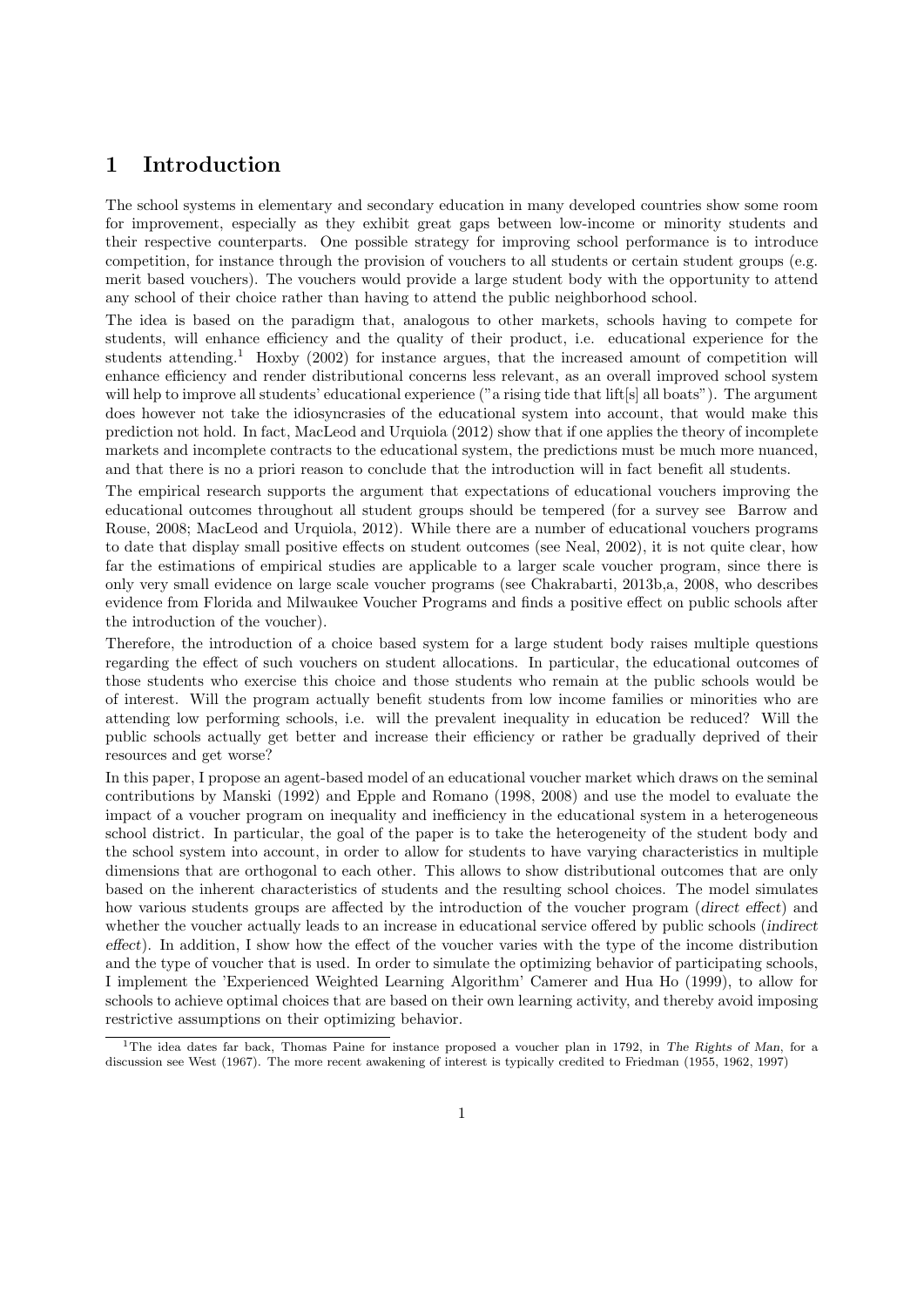The outcomes resulting from the model show an ambiguous effect on low income students. While students actually exercising choice profit from a voucher system, the effect on students remaining in their original schools is less clear. Given that the majority of students exercising choice and leaving into better schools have mostly higher ability levels, the students staying behind observe a decline in the peer group quality (known as the "cream skimming effect"). However, the learning algorithm, allows for schools to react to a sudden decline in student enrollment by adjusting educational quality accordingly. Thus, the low performing schools actually react to increased competition and adjust their educational service to attract more students, that is, the "cream skimming" effect, is partly alleviated through the reaction of public schools. When the model is extended to allow so called target vouchers, which are a function of the skill level of the respective students, the observed deterioration effect is alleviated and public schools observe less of a decline in their mean ability. This result confirms the finding in Epple and Romano (2008).

The paper is structured as follows. In Section 2, I will lay out the details of the model that I employ. Section 3 and section 4 present results from the baseline case for universal vouchers and the case of target vouchers, respectively. Section 5 then concludes.

# 2 The Model

### 2.1 Model Specification

The model presented here draws on contributions by Manski (1992) and Epple and Romano (1998, 2008) and extends those models along several lines, in particular to account for the heterogeneity of the student body and includes a simultaneous and endogenous optimizing mechanism of the schools. The model represents a school district that is comprised of a homogeneous public sector and a homogeneous private sector. Both sectors have restricted knowledge of each others payoffs, i.e. there is no perfect information and both sides can merely observe the other sides' policies after they have been implemented, i.e. they move simultaneously. The model neglects informational aspects, that is all schools are entirely transparent for households regarding the achievement of the students enrolled and the expenses per student. This appears to be a realistic assumption given the information that is made publicly available in many school districts in the United States. The model does not address school finance policy, that is government expenses are not bounded.

### 2.2 Household Characteristics

Each household  $i$  has an income, denoted as  $y_i$ , and each household has one student who has an ability of  $b_i$ . Furthermore, each household has a private school preference  $p_i$ , which is a continuous variable measuring the idiosyncratic preference of a student for private school relative to public school, where  $p_i$  is distributed normal with variance one and mean  $\mu$ ,  $p_i \sim \mathcal{N}(\mu, \sigma)$ .<sup>2</sup> I assume that y, b, and p are distributed independently of one another, which is not a very realistic assumption but rather serves the purpose of warranting that any distributional outcome will be the result of the behavioral assumptions and not of any predetermined distributions. In particular, b and y have uniform distributions,  $f(b)$  and  $f(y)$ , which are assumed to be continuous and positive on their support,  $S_b = [0, b_{max}]$  and  $S_y = [0, y_{max}]$ .

Households choose to maximize their utility function,  $U_{is} = U(.)$ , through their choice of school for the households' student.  $U(\cdot)$  is increasing in the consumption of a numeraire good, the mean ability of the student body,  $m_s$ , and the instructional expenditure of the school,  $e_s$ , and is continuous and

<sup>&</sup>lt;sup>2</sup>similar to Manski (1992) I use  $p_i$  to adjust initial enrollment in public/private schools to reflect more realistically the empirically observed ratio of students in private vs. public schools, it can reflect various forces: preference for religious relative to secular schooling, the time required to commute to a private school relative to public school etc., in an extended model, one could replace this with more detailed characteristics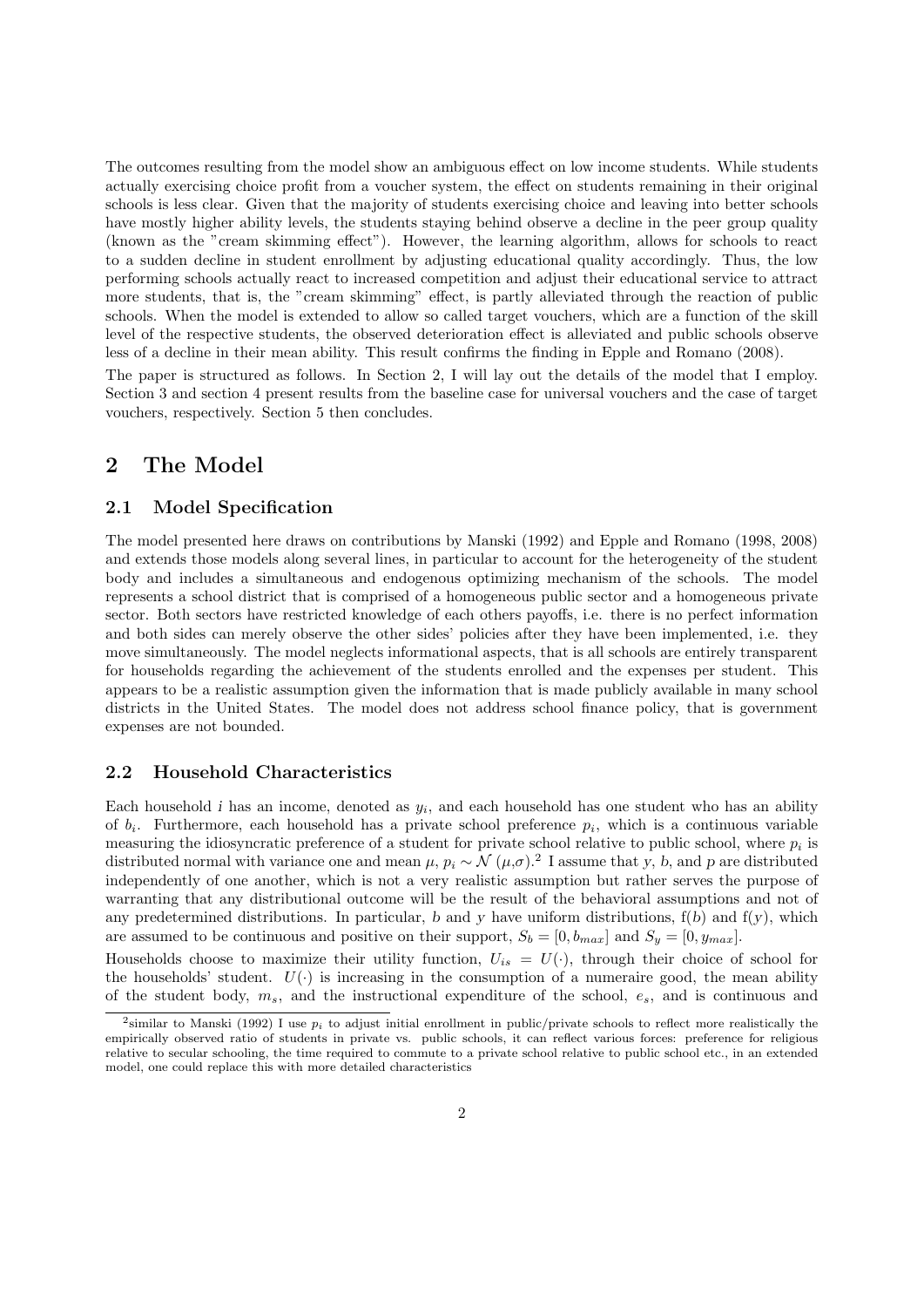twice differentiable in all three arguments. Educational achievement for student i, thus becomes  $a_i =$  $a(m_s, e_s)$ , which is a nonnegative, and increasing function of the mean ability of the school attended and the expenditure per student at the school attended. By taking  $m_s$  into account, households consider the peer-group effect in their choice of school.<sup>3</sup> Let  $t_s$  be the tuition charged at school s, and  $v_{is}$  the voucher that student *i* receives for attending schools *s*, then we have  $U_{is}(\cdot) = U(y_i - t_s + v_{is}, m_s, e_s, p_i)^4$ , with  $U'($ positive for all arguments.

As mentioned above, the model abstracts away from informational issues, students are thus perfectly informed about school characteristics as they rank schools. In particular, households maximize utility,  $U_i = U_i(\cdot)$ , through their choice of school.

Utility for public schools is given by:

$$
U_{i0} = \alpha_i \log(e_s) + \beta_i m_s + \gamma \log(y_i)
$$
\n<sup>(3)</sup>

For private schools we have:

$$
U_{i1} = \begin{cases} \alpha_i \log(e_s) + \beta_i m_s + \gamma \log(y_i - t_s + v_{is}) + p_i & \text{if } t_s \ge v_{is} \\ \alpha_i \log(e_s) + \beta_i m_s + \gamma \log(y_i) + p_i & \text{else.} \end{cases}
$$
(4)

with  $\alpha_i = \alpha(b_i)$ ,  $\beta_i = \beta(b_i)$ , and  $\gamma > 0$ , where  $\alpha'$  and  $\beta'$  are all positive, i.e. students with higher intrinsic ability, ceteris paribus, value the educational quality and peer quality of each respective school higher than students with lower intrinsic ability.<sup>5</sup> Notice the condition  $t_s \ge v_{is}$ , which is necessary to preclude kickbacks by schools, that is schools that enter the market at the lower spectrum of educational quality and attract particularly low income students by kicking back monies of the voucher. This does not exclude topping up by participating schools, thus schools are allowed to charge a higher tuition than the voucher amount if they deem it appropriate in order to maximize their objective function.<sup>6</sup>

### 2.3 School Characteristics

Schools are divided into public and private, with schools being homogeneous within each sector. Every student can choose between the public school sector ( $s = 0$ ) and the private school sector ( $s = 1$ ), whereas

$$
\partial \left(\frac{\partial U/\partial e}{\partial U/\partial t_s}\right)/\partial y_n > 0\tag{1}
$$

and:

$$
\partial \left(\frac{\partial U/\partial e}{\partial U/\partial t_s}\right)/\partial h_n > 0\tag{2}
$$

where e represents educational quality, either as expenditure per student or the mean ability of students enrolled in that particular school. 1 implies that in the (e,ts)-plane, the indifference curves of students with the same motivation are becoming steeper as income increases. This is equivalent to saying that income elasticity of demand for educational quality is positive, i.e. educational quality is a normal good. Analogously, 2 implies a positive motivation elasticity of demand for educational quality.

5 see Rothstein (2006) for evidence of parents putting higher emphasis on peers rather than school quality. This can be used as justification to increase the beta coefficient in the utility function

<sup>3</sup> see Henderson et al. (1978); Summers and Wolfe (1977); Hoxby (2000) who provide empirical evidence for a peer group effect in educational achievement

<sup>&</sup>lt;sup>4</sup>as Epple and Romano (1998, 2008) I assume that  $U_i(\cdot)$  satisfies everywhere the "single crossing" condition in income  $y_i$ and and in motivation  $h_i$ , that is:

<sup>6</sup> (Epple and Romano, 2008) exclude both, kickbacks and topping up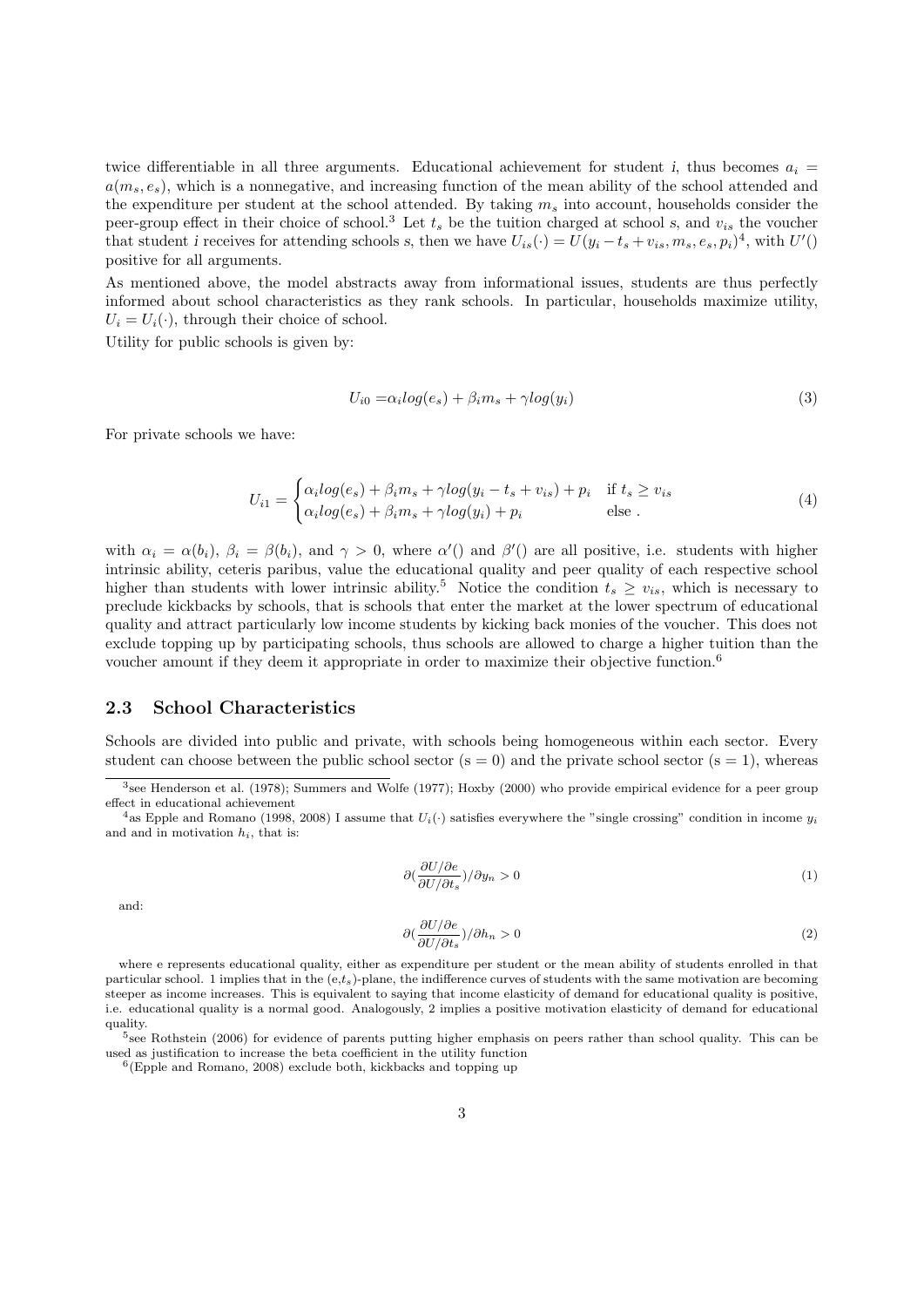the former is available for free and preferred to no schooling, that is, tuition  $t_0$  for public schools is set to zero, while tuition for private schools is endogenous. School finance policy warrants public and private schools a funding of  $v_{is}$  that is proportional to enrollment (and a function of student characteristics). Each school chooses their expenditure per student,  $e_s$ , and has a publicly known mean student ability,  $m_s$ , which is endogenous. Both,  $e_s$  and  $m_s$  constitute educational quality for the school. The amount of funding for the schools depends on the type of policy that is examined. For the sake of simplicity of notation, I will refer to all forms of funds from the government (state and federal) as a voucher,  $v_s$ . This voucher will be stable in size for public schools throughout all policy experiments, while it will be varied for private schools.

#### 2.4 Public Sector Schools

Public Schools do not face within sector competition and offer free admission to all students.<sup>7</sup> They are local monopolists and as such are not restricted to have zero profits. Alternatively one can view them as more costly to operate and less effective in fulfilling their educational task compared to private schools. Thus I assume, that the public sector can set expenditure  $e_0$  such that their maximization problem yields a surplus:

$$
\max_{e_s} \sum_{i=0}^{n} (1 - c_i)(v_s - e_s) = 0
$$
\n(5)

where  $c_i$  is an indicator variable that takes the value of 1 when student *i* is enrolled in private school.

#### 2.5 Private Sector Schools

Private schools act competitively as the typical schools district consists of numerous private schools and students who are able to to afford private school tuition are able to choose between these various options.<sup>8</sup> They set their tuition,  $t_s$ , and their expenditure,  $e_s$ , such that they can maximize their objective function:

$$
\max_{t_s, e_s} \sum_{i=0}^{n} c_i (t_s + v_s - e_s) \tag{6}
$$

Given the competition, I assume that they choose their expenditure,  $e_1$ , such that equation 2 becomes zero ('zero-surplus condition'), we thus have:

$$
\sum_{i=0}^{n} c_i (t_s + v_s - e_s) = 0
$$
\n(7)

I assume that the private sector grows through existing schools increasing in size or new schools entering. Private schools then choose  $t_s$  and thereby set  $e_s$ . In doing so, they do not face any restrictions with the introduction of the voucher, i.e. they charge tuition above the voucher level. I assume that tuition is set in such a way, as to maximize private school sector enrollment, i.e. the maximization problem of the private sector becomes:

 $7$ given that about 90 percent of the student body attends public schools, and 70 percent attend their local neighborhood school, this assumption seems appropriate (USGovPrint., 2012)

<sup>8</sup>an alternative modeling strategy could be to take the reputation of schools into consideration which could hinder new entries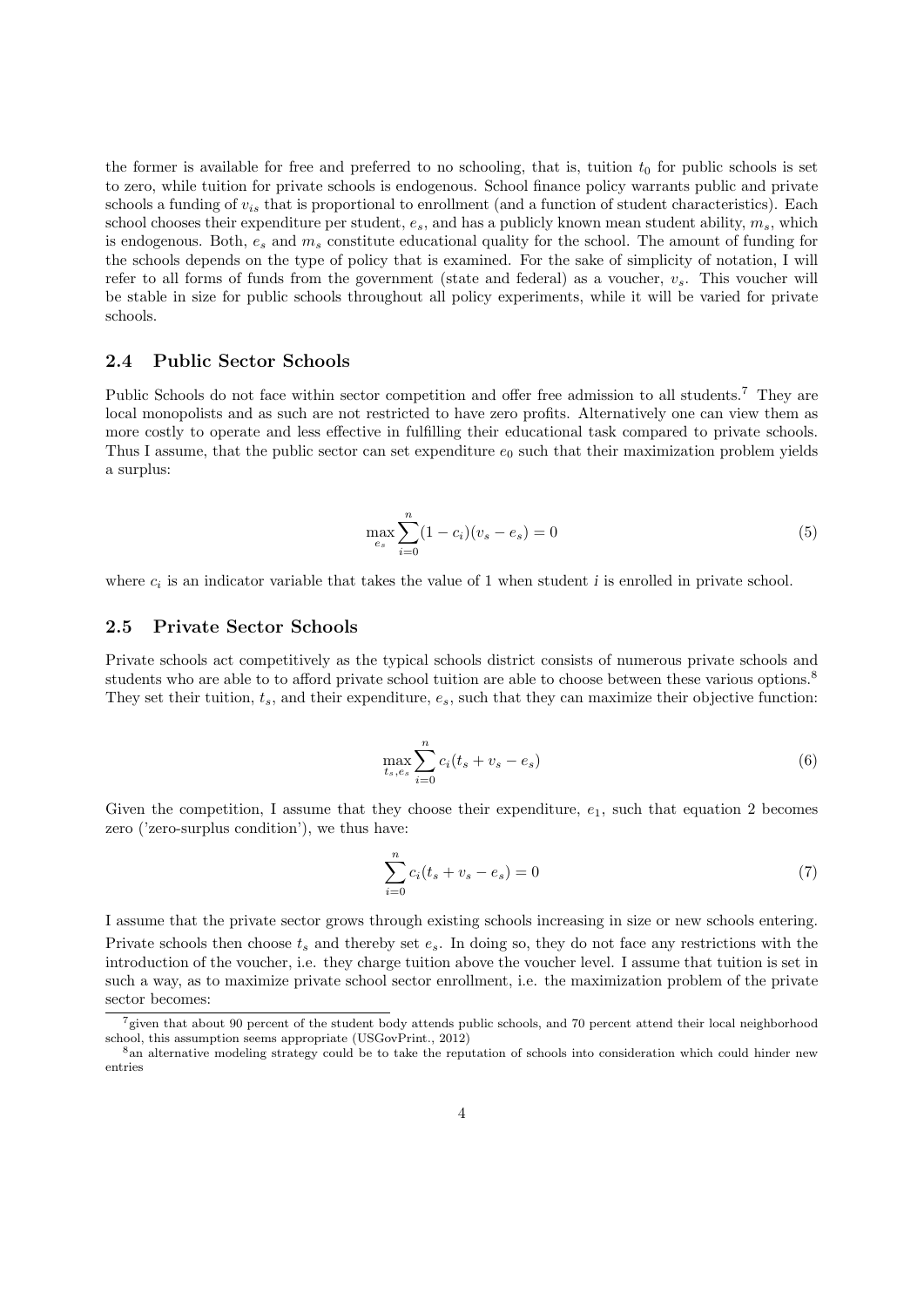$$
\max_{t_1} \sum_n c_n \tag{8}
$$

Thus, private schools attempt to maximize their enrollment. One possible motivation for this modeling strategy is that one could think that every time profit possibilities arise a new school enters and offers the same quality at a lower tuition in order to attract new students.

#### 2.6 Endogeneous Variables

The complexity of the presented model obviates a closed form solution.<sup>9</sup> Instead I employ a learning algorithm Experience-Weighted Attraction (EWA) as suggested by Camerer and Hua Ho (1999) which allows me to model the path towards a stable outcome of the model in which the schools get as close as possible to maximizing their objective functions.<sup>10</sup> This Quasi-Equilibrium is stable and satisfies household utility maximization, and an approximate school's profit maximization given the the respective other sector's choice.<sup>11</sup> That is, both sectors do not have an incentive to unilaterally deviate from the given outcome, thus the EWA-Model leads to stable Nash Equilibria in all parameter settings.<sup>12</sup>

The EWA Model that is employed, assigns attraction levels to all possible strategies based on previous payoffs or preconceived beliefs and maps those into probabilities for actual choices. Each period after one strategy is drawn from the distributions the attraction for that particular strategy is updated based on the current period's payoff and the discounted previous periods payoff. Then strategies with higher attraction levels are then chosen more frequently. In particular, the model consists of the law of motion for the experience weight which depreciates payoffs from previous periods:

$$
N_t = \rho N_{t-1} + 1 \tag{9}
$$

where  $\rho$  is a discount factor. The attraction for each respective strategy j at time t for sector s is given as:

$$
A_{s,(t)}^{j} = \frac{\{\phi N_{t-1} A_{s,t-1}^{j} + [\delta + (1-\delta) * I(s_s^j = s_{s,t})] \pi_s(s_s^j, s_{-s,t})\}}{N_t}
$$
(10)

with  $\phi$  as a depreciation factor of previous attraction levels, and where  $\delta$  represents the weight put on the fact whether a strategy has been employed before or not.  $s_{s,t}$  denotes the strategy employed by school sector s at period t,  $s_{-s,t}$  is the strategy employed by the respective other school sector at period t,  $I(s<sub>s</sub><sup>j</sup>, s<sub>s,t</sub>)$  is an indicator function which equals one if  $s<sub>s</sub><sup>j</sup> = s<sub>s</sub>t$  and zero otherwise. Finally,  $\pi<sub>s</sub>(s<sub>s</sub><sup>j</sup>, s<sub>-s,t</sub>)$ is a payoff that sector s obtains if strategy  $s_s^j$  is chosen and the other sector chooses  $s_{-s}$ . The model is initialized with  $N(t)$  and  $A_t^j$  according to beliefs about what experience the actors might be able to draw from, given similar other situations. The attraction levels of each strategy are then mapped into a probability for each strategy j to be chosen by sector s, and each sector then draws from a logit formulation to make a choice for the next period which is given by:

 $9$ Manski (1992) employs a numerical simulation through all possible combinations of endogenous variables and then solves for a unique equilibrium using backward induction from the public school's perspective, given that they are dominant and the private sector consists only of small firms that take the actions of the public school sector as given

 $10$ <sup>th</sup>is is somewhat similar to the "epsilon equilibrium" of Epple and Romano (1998)

 $11$ see Scotchmer and Wooders (1987); Scotchmer (1997), who show some of the difficulties of finding an equilibrium in club economies, with private schools being an example of clubs with "non-anonymous crowding"

 $12$ see Fowler (2011) who uses an Agent Based Model to replicate the results of the Core-Periphery Model and obtains a comparable Nash Equilibrium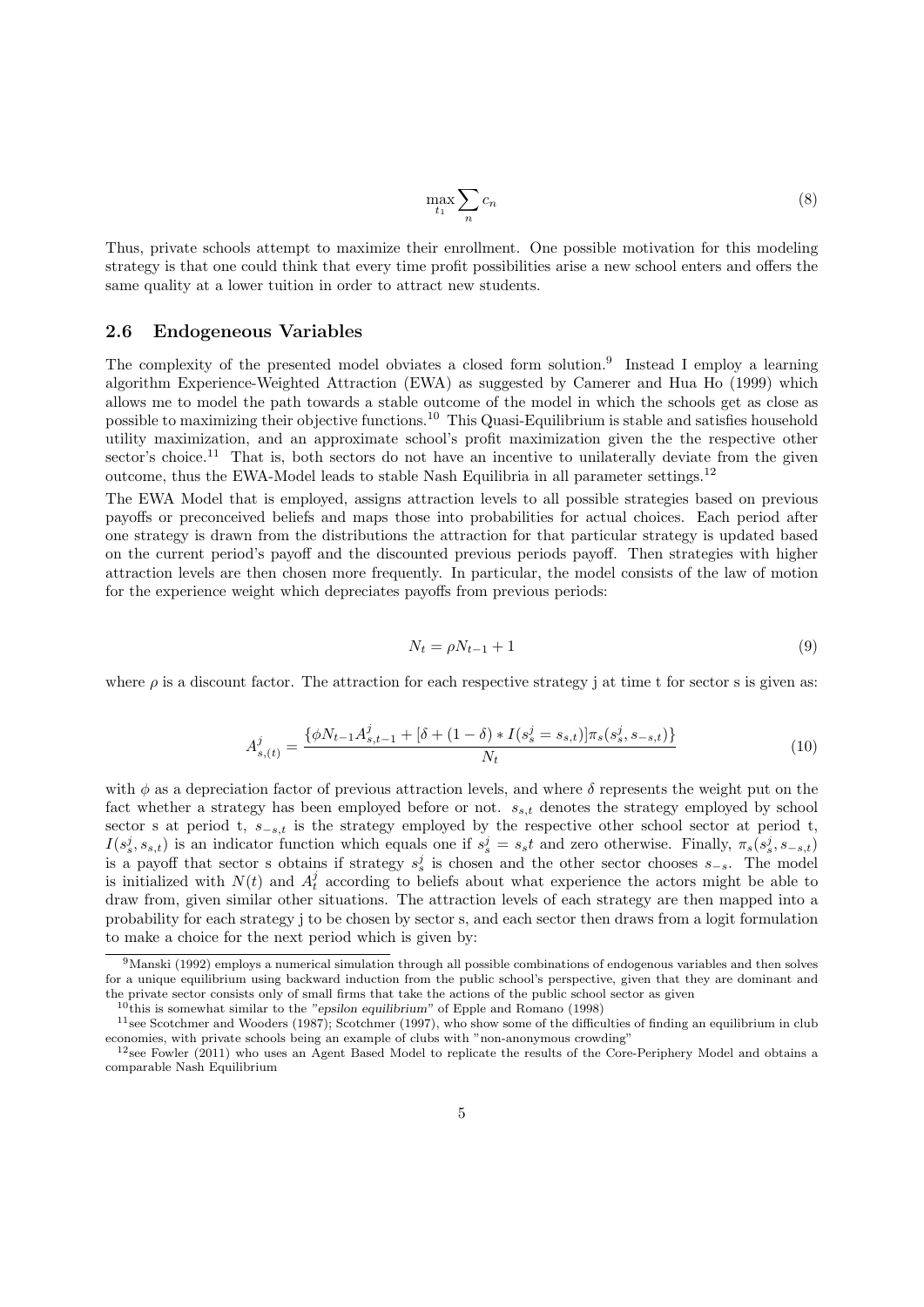$$
P_{i,t+1}^{j} = \frac{e^{\lambda A_t^j}}{\sum_{k=1}^{m_i} e^{\lambda A_t^j}}
$$
(11)

where  $\lambda$  is a parameter and  $m_i$  is the number of possible strategies that sector s can employ.

The EWA Model combines two fundamental types of learning learning processes, namely reinforcement learning and belief learning and treats both as border cases for the model's parameters (for  $\delta = 0$  and  $\delta = 1$ ). As such, it constitutes a general learning model which has experimental evidence supporting the algorithm and the choice of parameters (see Camerer and Hua Ho, 2008; Brenner, 2006).

#### 2.7 Model Calibration

The parameters of the household utility function,  $U(\cdot)$  are  $\alpha_i = \alpha(b_i)$  and  $\beta_i = \beta(b_i)$ , which are assumed to be continuous and positive on their support,  $S_{\alpha} = [2.5, 5]$  and  $S_{\beta} = [1, 2]$ , and  $\gamma = 25^{13}$  The private school preference parameter  $\mu$  is set such that the enrollment ratio between public and private schools reflects the empirically observed ratio in the Unites States, which yields  $\mu = -2.5^{14}$ 

The simulations are performed in varying income distributions, in particular the school district consists of families from five annual income groups, which are defined as:

- low: •  $$0 - $20,000$
- lower middle: •  $$20,001 - $40,000$
- middle: •  $$40,001 - $60,000$
- upper middle: •  $$60,001 - $80,000$
- high: • \$80,001 - \$100,000

The income is distributed uniformly within these intervals. The simulations are performed with the following distributions:

- all families have an income of \$ 50,000. (Gini coefficient: 0.00)
- all classes contain 20% of families. (Gini coefficient: 0.33)

Note that throughout both distribution the average income remains unchanged at \$ 50,000, thus all the observed effects result only from the change in the distribution. The number of students is set such that the results obtained are stable, particularly to warrant that the learning mechanism of the schools receive enough feedback (for N very small, the inflow of new students each period does not guarantee a correct feedback for the payoff function). For this purpose  $N \geq 100$  is appropriate.

The public schools receive funding proportional to enrollment, i.e. they receive a "public voucher" equal to \$ 6000 ( $v_0 = 6$ ). Voucher levels for private schools vary from zero ( $v_s = 0$ ), to \$ 2000 ( $v_s = 2$ ), to \$ 4000 ( $v_s = 4$ ) per student. The parameters of the EWA model are  $\rho = 0.01$ ,  $\phi = 0.9$ ,  $\lambda = 5$ ,  $N_0 = 1$ , and  $\delta = 1$ .

<sup>&</sup>lt;sup>13</sup>the current parameter values imply that students at the upper end of the ability spectrum would in the optimum spend 1/6 or 1/11 of their income on education. Epple and Romano (1998) point out that the current percentage of aggregate disposable personal income for the United States which is spent on education is close 5.6 %

 $14$ see Appendix A for more details on the calibration. For the empirical counterparts of the used parameters (see USGov-Print., 2012)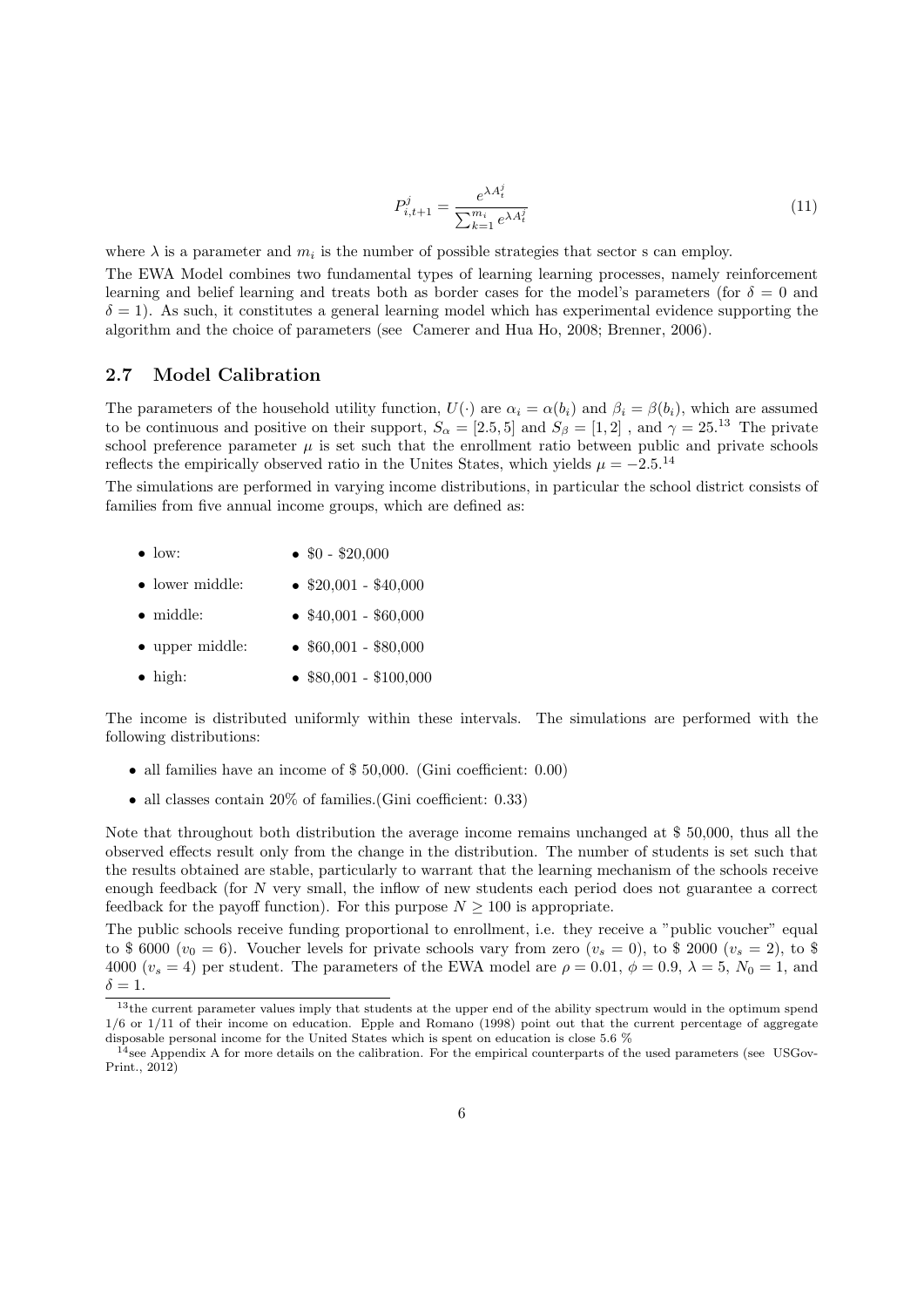## 3 Universal Vouchers

#### 3.1 Computational Results

Appendix A contains tables for all simulation results reported below. I first describe the results for the endogenous variables, private school tuition and public school expenditure as depicted in Figure 1, both panels. Throughout all distributions, the private school tuition  $(t_s) \forall s = 1$  falls as the voucher increases, while the tuition in the unequal distribution remains well above the tuition of the equal distribution intially and then falls below the equal distribution. Notice however, that due to the fact that educational expenditure in private schools is the sum of private school expenditure and the voucher, in all three scenarios the educational expenditure in private schools remains constant. Meanwhile in the right panel of Figure 1 we can see that public schools increase their expenditure per student,  $e_0$ , as the voucher increases. This is the effect of increased competition, the so called indirect effect or general equilibrium effect. Notice that the spending of public schools is higher in the equal distribution at all times. This can be explained by the fact, that with more students in the middle income class, the number of students that default into public school (and thus do not have choice) is lower. Thus, public schools face a higher competitive pressure in the equal distribution. This explanation also corresponds with the observation above, namely that private schools have a higher expenditure per student in the unequal distributions initially. Given that more students default into public school, they are serving a student body that has a higher mean income and thus prefers higher educational expenses.

Note that there is no balanced-budget condition for the government, the resulting outcome after the introduction of vouchers can thus lead to an increase in government expenditure.



Figure 1: Endogeneous Variables

The response of both schools lead to an overall increase in the expenses valued by students as can be seen in both panels of Figure 2. In both distributions the expenditure per student increases with the voucher introduction, while the expenditure valued in the unequal distribution increases slower than the equal distribution. This can be explained by the fact that in the equal distribution there are more students close to the threshold of switching from public to private. This implies more competitive pressure for public schools and therefore their stronger reaction.

This increase is also present with low income families, as depicted in the lower right panel of Figure 2, which is partly due to the increased expenditure  $e_0$  by public schools and partly due to the increased enrollment of students in private schools.<sup>15</sup>

<sup>&</sup>lt;sup>15</sup>Both effects can be separated by switching the objective function of the public schools to one which maximizes enrollment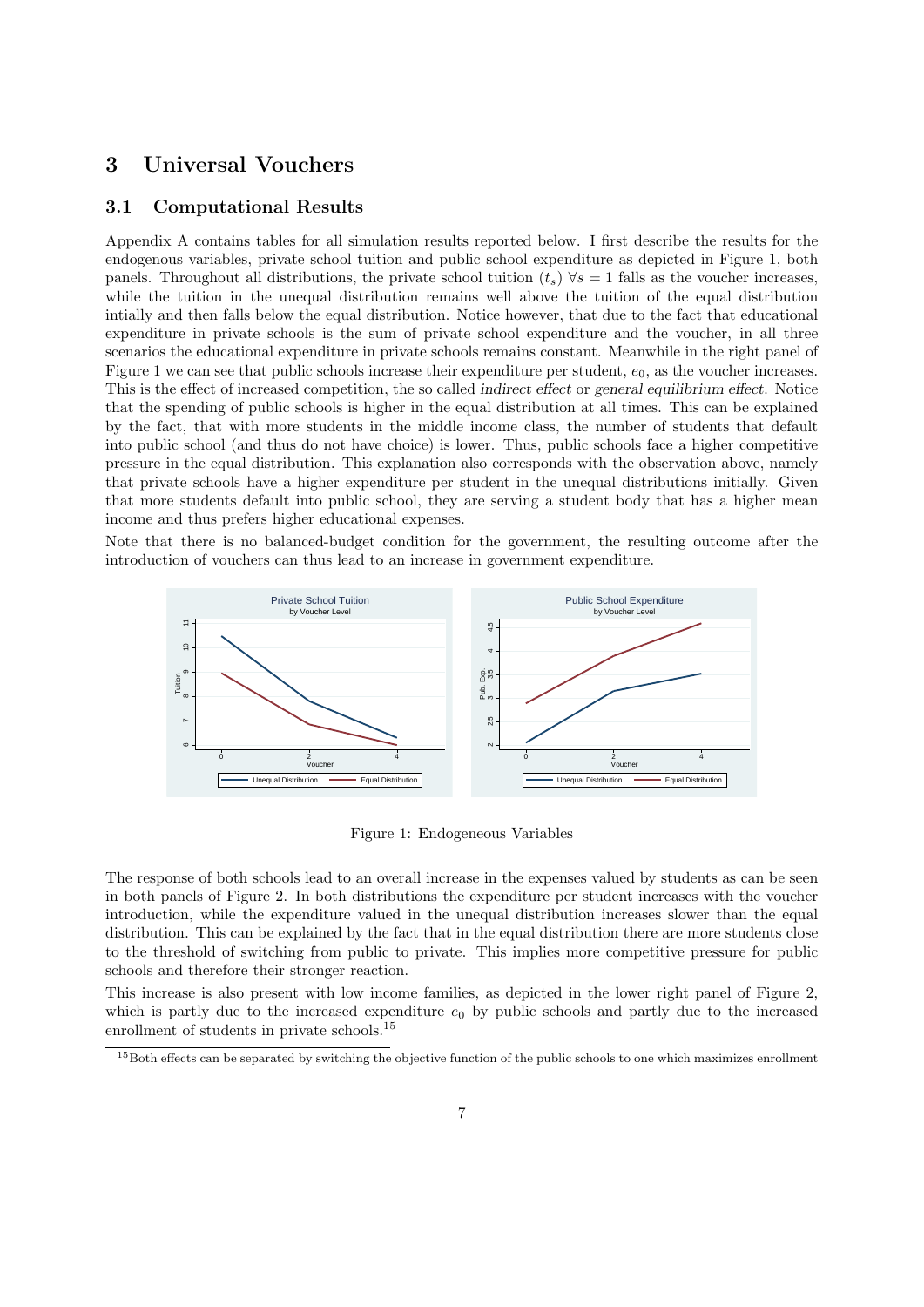

Figure 2: Expenditure Valued

Throughout all distributions we can observe that the fraction of students enrolling in private school increases with the introduction of the voucher, see Figure 3, left panel. Observe also, that in the initial case without a voucher, there are more students enrolled in public school in the equal distribution, due to the higher quality of public schools in this setting.

In the right panel of Figure 3 we can see the enrollment in the public school sector as a function of income class for all three voucher levels. You can see that with rising income, the fraction of students enrolled in public school decreases, which does not change with the introduction of the voucher. You can also see that the largest difference between the voucher levels is for the income classes two and three. These are the classes closest to the income threshold where switching to private school is most likely, holding all other household characteristics constant. These two classes are the ones with the highest proportion of school changers and thus profit from the voucher the most in this regard.



Figure 3: (a) Enrollment in Public Schools and (b) Composition of public schools

In Figure 4, we can see the mean ability in the public sector (left panel) vs. private sector (right panel) in the equal and the unequal distribution. In both school systems we can observe a strong decline in mean ability. Notice also that the mean ability in the public schools is higher in the equal distribution before the voucher is introduced. Analogously to the higher educational quality in the equal distribution as explained

instead of surplus, then schools always set expenditure to the maximum possible amount of  $v_0$  and thus one can measure the change in educational expenses solely attributed to an increase in private school enrollment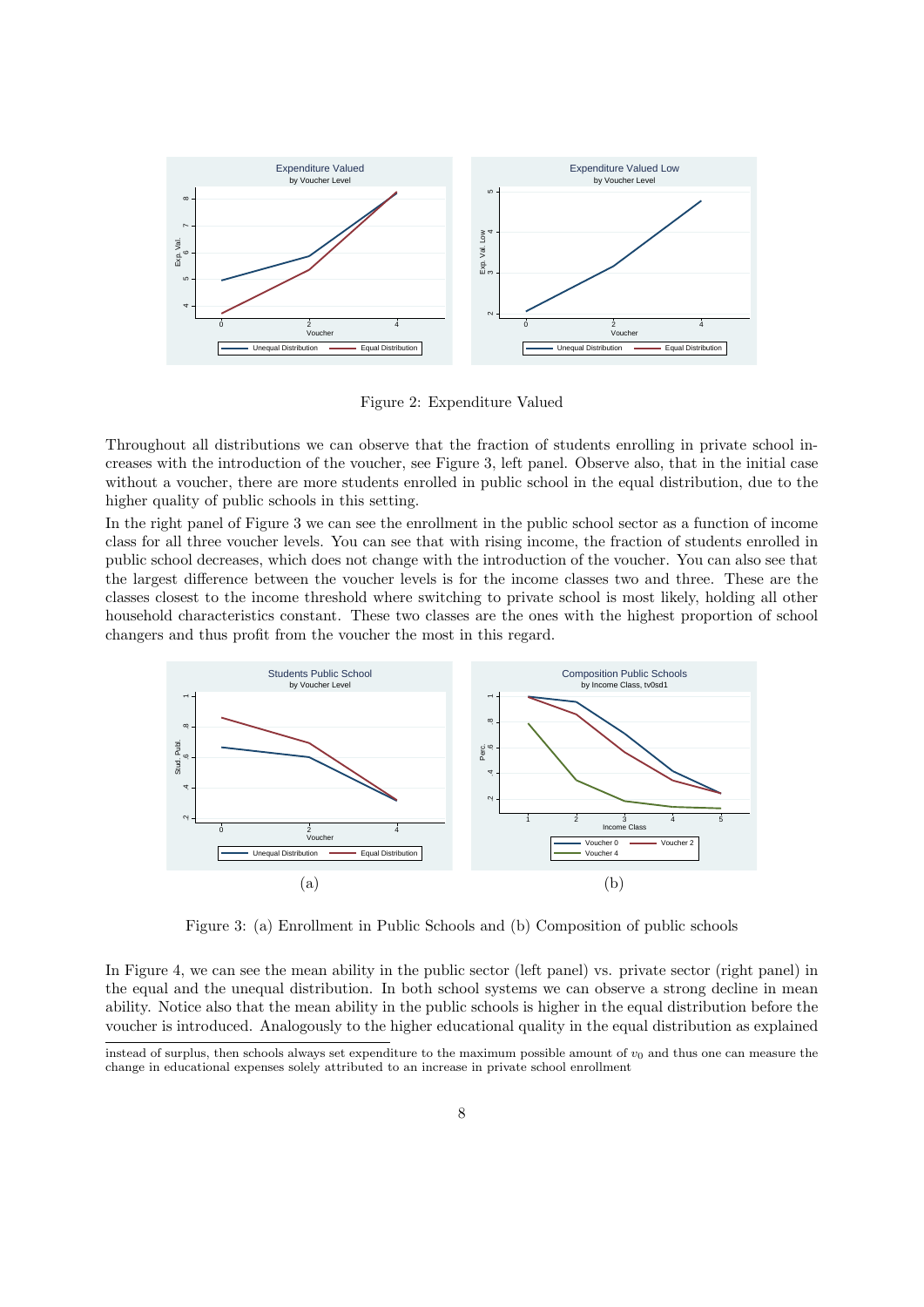above, this is simply the result of the public school sector being of higher quality in terms of educational expenditure and mean ability. However, due to the higher number of students switching schools in the equal distribution when the voucher is introduced, we can observe a stronger decline of skills in the public schools as it is mostly the high skilled students who are exercising choice. This also explains how in the private school sector we can observe a stronger decline in mean ability in the equal distribution case. As more students switch from public to private, this lowers the mean ability since the high ability students from public schools are on the lower end of the ability spectrum in the private schools. This implies that the students staying behind in the public school are observing a decline in their peer group.



Figure 4: (a) Average Skills Public Schools and (b) Average Skills Private Schools

We can thus observe an ambigious effect on the educational attainment,  $a_i = a(m_s, e_s)$ , of students from the lower income groups. While the ones switching schools experience improved educational outcomes, the ones staying back are exposed to two effects. First, the educational expenses by public schools,  $e_0$  increase and thus improve their educational experience. However, at the same time, as the peer group in public schools deteriorates, i.e.  $m_s$  declines, public school students have worse outcomes in this regard.<sup>16</sup>

### 4 Target Vouchers

In this section I analyze an alternative voucher program similar to Epple and Romano (2008) that allows to obtain some of the benefits of school competition without leading to detrimental outcomes for some students especially in the lower income groups. The main target of such an alternative voucher program would be to avoid stratification or cream skimming, that is the best students leaving the worst schools and leaving behind a group of students that is deprived of its better peers. For this purpose, I examine a targeted voucher system that allows the voucher to vary with household characteristics, i.e.  $v = v(b, y)$ , and extend the analysis in Epple and Romano (2008), who only examine a voucher that varies with ability.<sup>17</sup>

 $16$ this result is in line with findings from Manski (1992)

<sup>&</sup>lt;sup>17</sup>Epple and Romano (2008) exclude the analysis of the income linked voucher on the premise that it would have to eliminate all income differences by being allowed to be negative in order to be able to decrease the gap between public and private schools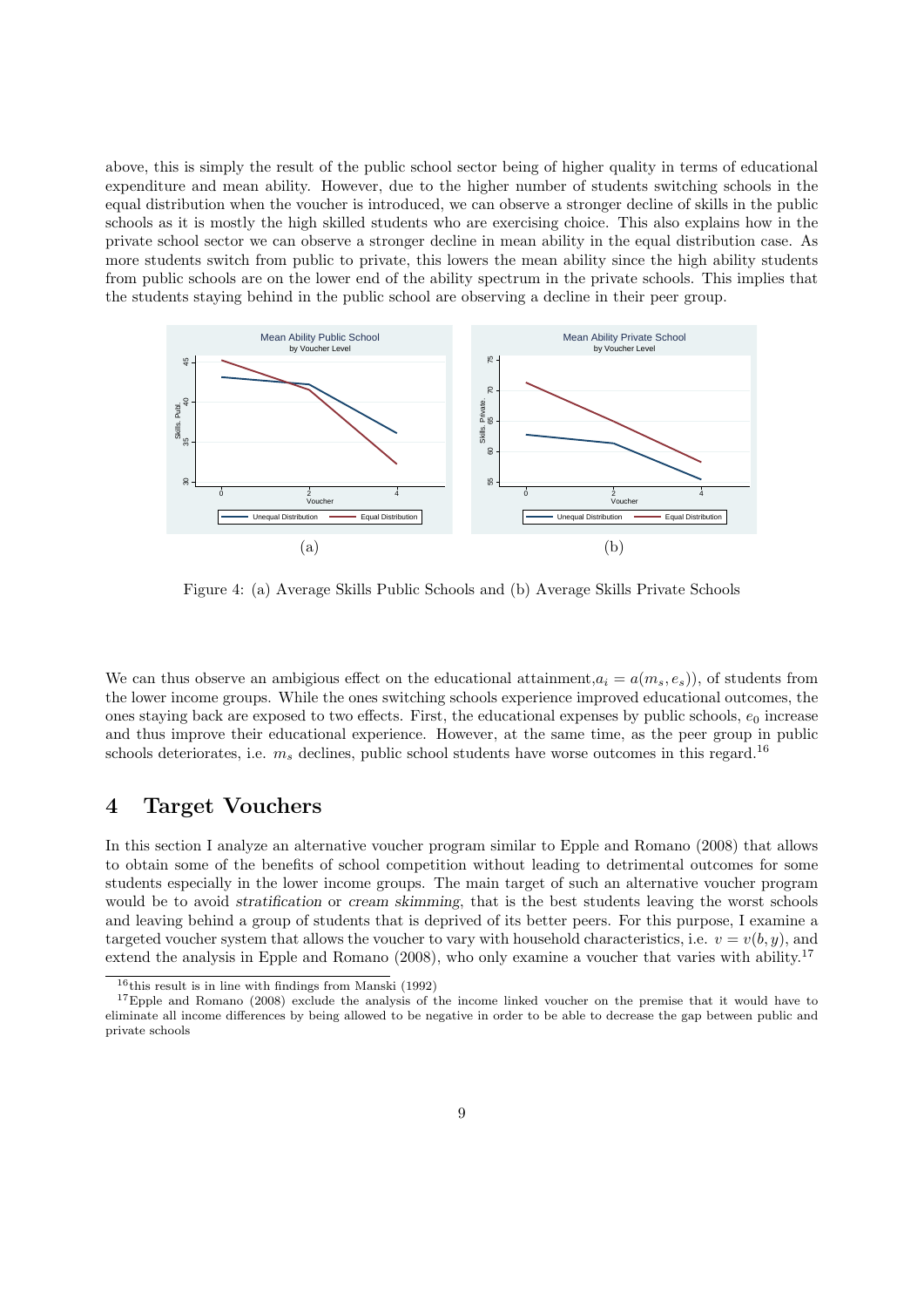The targeted vouchers I examine are of the following form:

$$
v_i(y_i) = \frac{v_0}{2} + \frac{v_1}{100} (\bar{y} - y_i)
$$
\n(12a)

$$
v_i(b_i) = \frac{v_0}{2} + \frac{v_1}{100}(\bar{b} - b_i)
$$
\n(12b)

where  $v_0$  can take three values twice in size as before, 0, 4, and 8. Notice that the latter two voucher levels have doubled in value, this ensures that with the functional form of equations  $12a$  and  $12b$ , the average voucher given to students remains the same and only the distribution and the maximum voucher level changes. Both voucher programs allow to subsidize students that are below the overall mean ability,  $\bar{b}$  or below the overall mean income,  $\bar{y}$ , that is, these students receive a voucher higher than the average voucher  $v_0$ , with the students at the lower end of the spectrum receiving the highest possible voucher (e.g. for  $y_i = 0$  or  $b_i = 0$ , we have  $v_1 = 4$  or  $v_1 = 8$ ). Meanwhile students above  $\bar{b}$  or  $\bar{y}$  receive a voucher gradually lower than  $v_0$  with the students at the upper end of the spectrum receiving no voucher (e.g. for  $y_i = 100$ ) or  $b_i = 100, v_0 = 0$ . All of the policy experiments reported below are with an unequal distribution of income as used in the previous section, i.e. all classes contain 20% of families.(Gini coefficient: 0.33)

As before, I begin with the endogenous variables explaining school behaviors. The graphs below contain the universal voucher from the previous section for ease of comparison. The left panel in Figure 5 shows how private school tuition decreases very simimar in the two target voucher settings compared to the universal voucher system. Again, throughout all voucher levels, the expenditure in private schools remains constant. The public schools also exhibit a similar behavior to the universal case, i.e. an increase in expenditure follows the introduction of the voucher. Notice, that the income voucher causes a stronger increase than the universal voucher while the skill voucher has the weakest effect for  $v_1 = 8$ .



Figure 5: Endogeneous Variabless

As we look to the results in Figure 6, we can see that expenditure valued develops similar to the universal voucher program, that is we can observe an increase in the expenditure valued by students. This also holds for the case of the expenditure valued for low income students. Notice that here, the effect is most pronounced in the case of  $v_1 = 8$ , as this specifically supports the low income students ability to switch schools.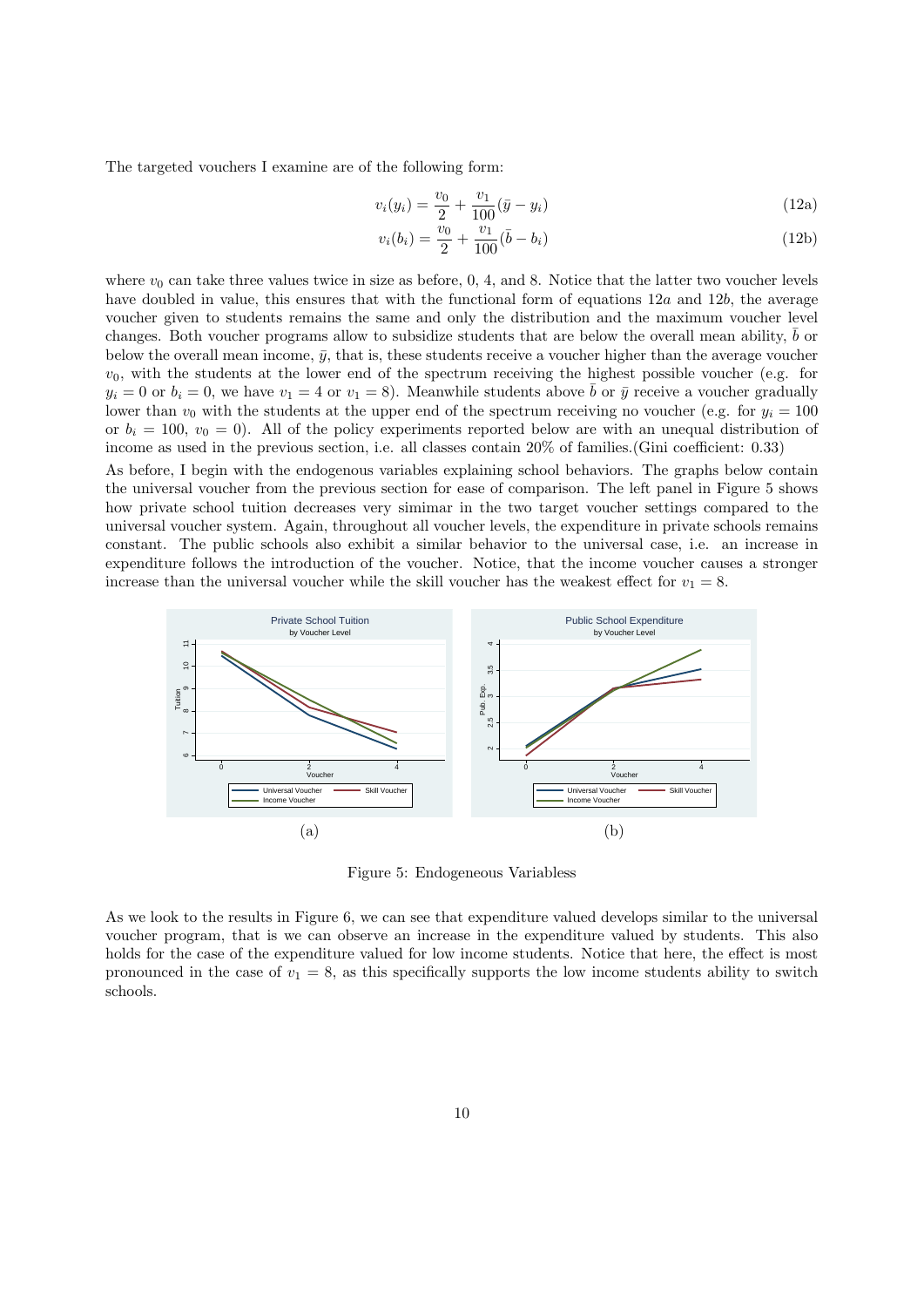

Figure 6: Expenditure Valued

Figure 7 plots a similarly decreasing enrollment in all voucher programs as the voucher level increases. The upper right panel and the lower panels display the switching pattern by income class as in the previous chapter. The upper right panel with the universal voucher reproduce for comparison. The lower left panel shows the composition for skill voucher which displays a very similar development as the universal voucher, i.e. again the lowest class is merely exercising choice wile the classes two and three are the ones mostly switching schools. The lower right panel displays the composition for the income voucher, which unlike the two other programs display a very large number of low income students exercising choice.



Figure 7: Public school enrollment and composition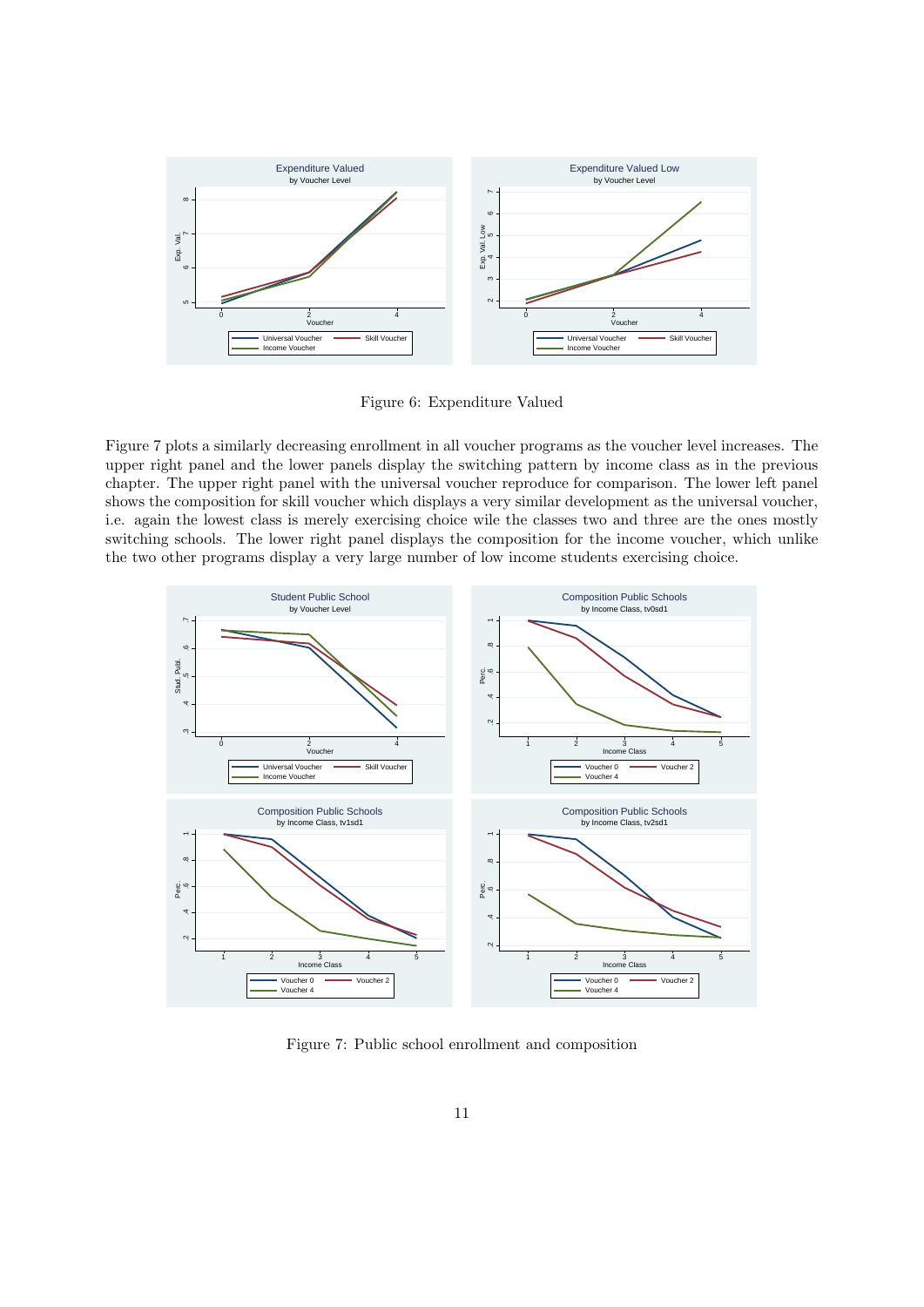Figure 8 plots the mean ability in public (left panel) and private schools (right panel). Mean ability falls in all voucher programs in the private school, for public schools we only observe a decrease in mean ability for the universal voucher and the income voucher. The skill voucher actually leads to an increase in the mean ability public schools. This is caused by the incentive scheme that the skill voucher entails. The voucher amount is negatively correlated with the students' ability, i.e higher skilled students obtain less voucher amounts than low skilled students. Unlike the universal voucher and the income voucher which do not consider the skill level, the skill voucher is able to ameliorate the deterioration of the peer group (even slightly reverses it).



Figure 8: (a) Mean Ability Public Schools and (b) Mean Ability Private Schools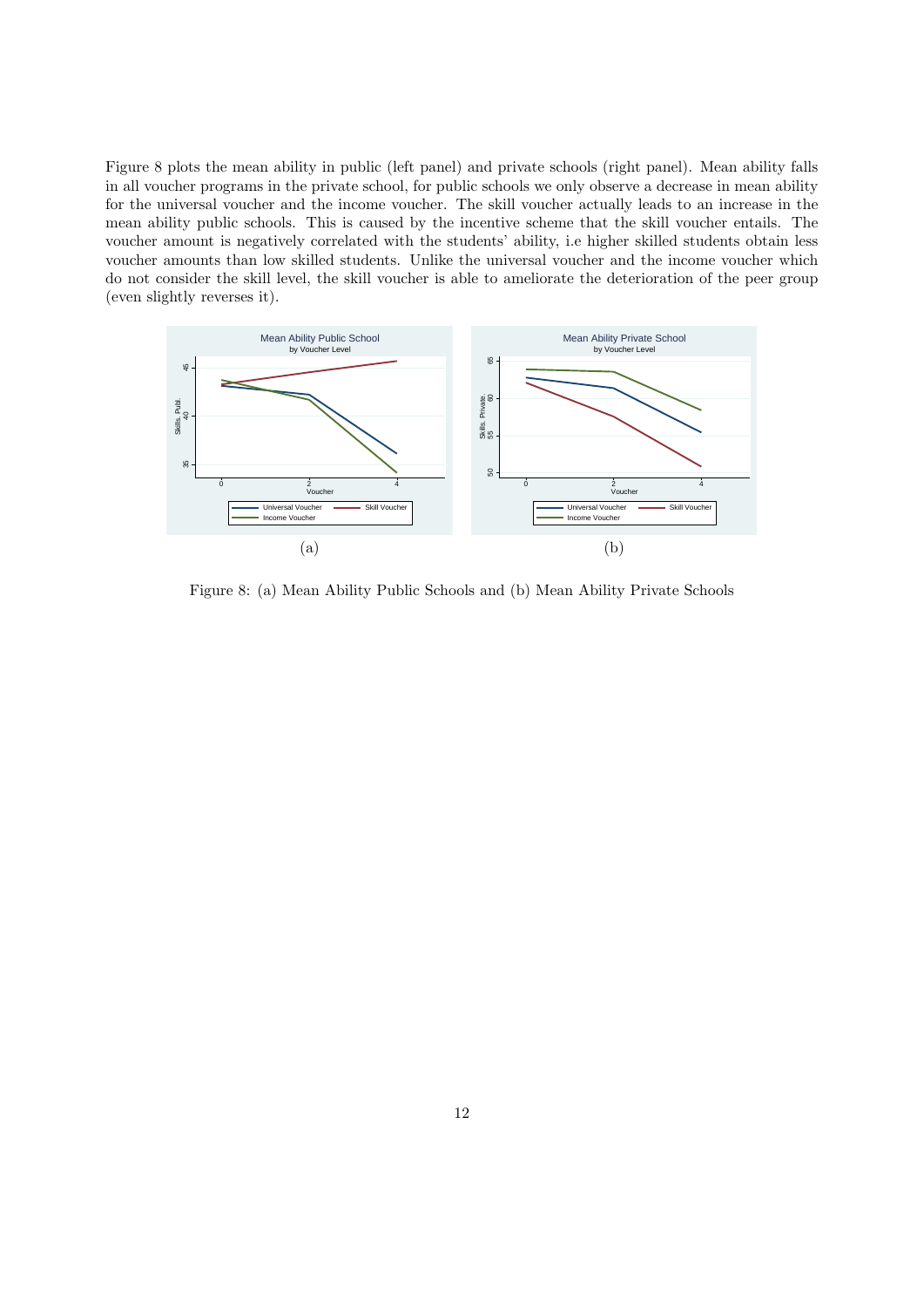# 5 Conclusion

I developed an agent-based model drawing on Manski (1992) and Epple and Romano (1998, 2008) and extended those models to study the distributional effects of a voucher program in a heterogeneous school district. In particular the model allows to simulate the optimizing behavior of schools and households without having to include ad hoc behavioral assumptions. The model shows under which conditions the public school sector displays a positive response to the increased competition and thereby renders a positive educational outcome for students who remain in theses schools. In particular, the paper shows that public schools increase their expenditure per student (public school rents fall) under a voucher system, adding to an overall expenditure per student increases and thus leading to an increase in efficiency. However, students who remain in public school are exposed to a decline in peer group quality due to students with higher abilities or higher income are exercising choice with a higher probability. The model simulates this change in the student body, i.e. students exercising choice are either of high ability or from high income families. Thus the overall effect on inequality remains ambiguous.

In a next step, I have extended the model to allow for a targeted voucher program which allows to make the voucher a function as income or ability. Similar to Epple and Romano (2008) I examine the effects of these alternate voucher programs and find that only the skill targeted voucher is able to introduce competition into educational system without introducing cream skimming along with it. That is, the skill targeted voucher is able to increase the educational expenditure of public schools while at the same time avoiding a deterioration of peer quality. Thus, using such a voucher program would allow to avoid the negative effect of a voucher program on the students from low income families and the students with lower ability.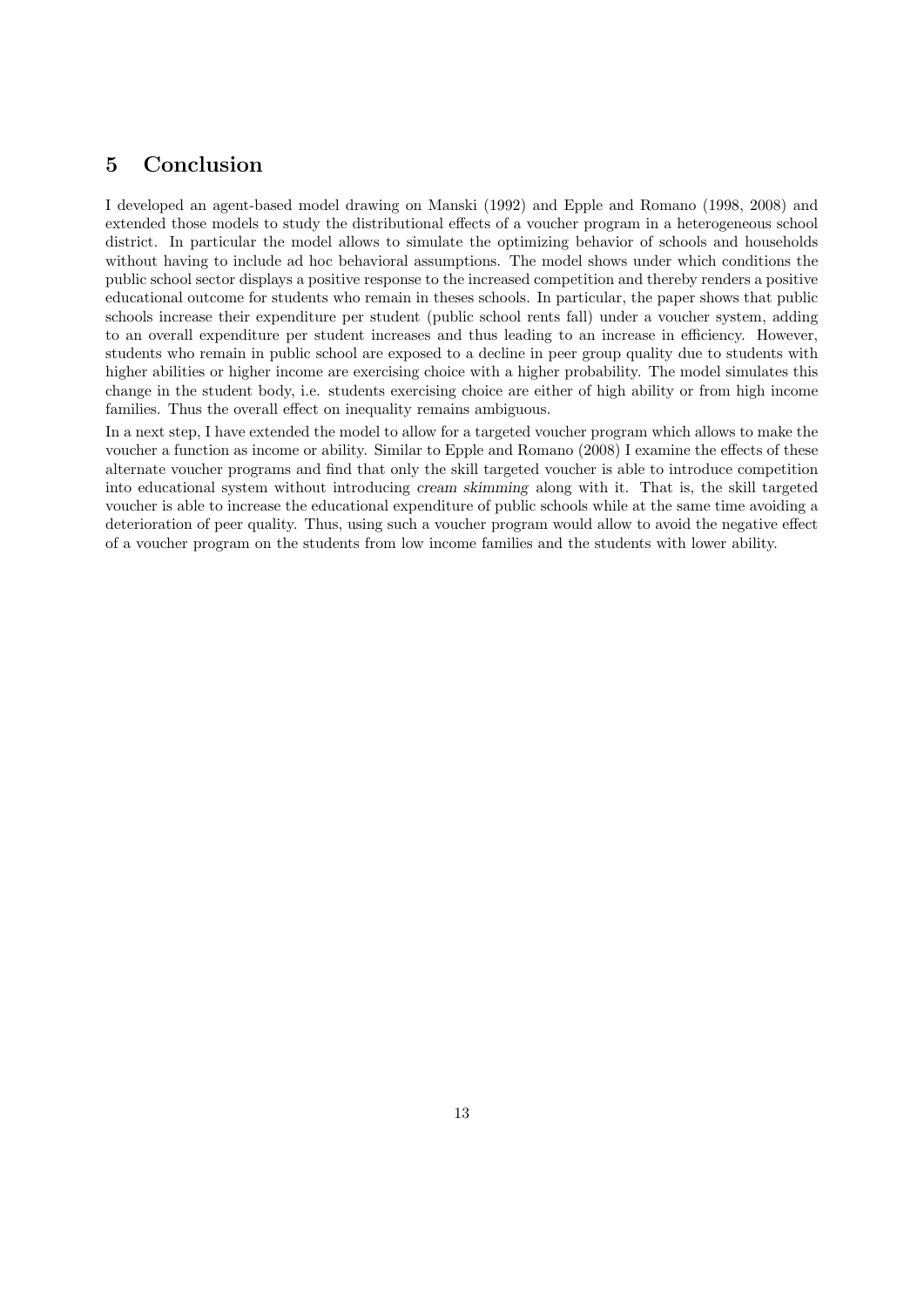# 6 Appendix

### 6.1 Calibration

Given that for private schools  $(s = 1)$  expenditure equals,  $e_s = v_s + t_s$  the derivative of the student utility function with respect to tuition is:

$$
\frac{\partial U}{\partial t_s} = \frac{\alpha}{t_s + v_s} - \frac{\gamma}{y_n - t_s} \tag{13}
$$

For  $v_s = 0$ , this implies that in the optimum, households want to spend  $\frac{\alpha}{\alpha + \gamma}$  of their income on education, or utility rises with tuition until tuition is optimal, namely (solving the equation above for  $t_1$ , after setting it equal to zero):

$$
t_1 = \frac{\alpha}{\alpha + \gamma} y_n \tag{14}
$$

For the given calibration this would mean that high motivated students are willing to spend 1/6 of their family income in optimum, which seems very high. Thus, either  $\alpha$  needs to be smaller, or  $\gamma$  needs to be higher.

One could also arrive at this result if one took the derivative of the optimal value for  $t_s$  with respect to  $v_s$ , i.e.:

$$
t_1^* = \frac{\alpha}{\alpha + \gamma} y_n - \frac{\gamma}{\alpha + \gamma} v_1
$$
\n<sup>(15)</sup>

$$
\frac{\partial t_1^*}{\partial v_1} = -\frac{\gamma}{\alpha + \gamma} \tag{16}
$$

### 6.2 Simulation Results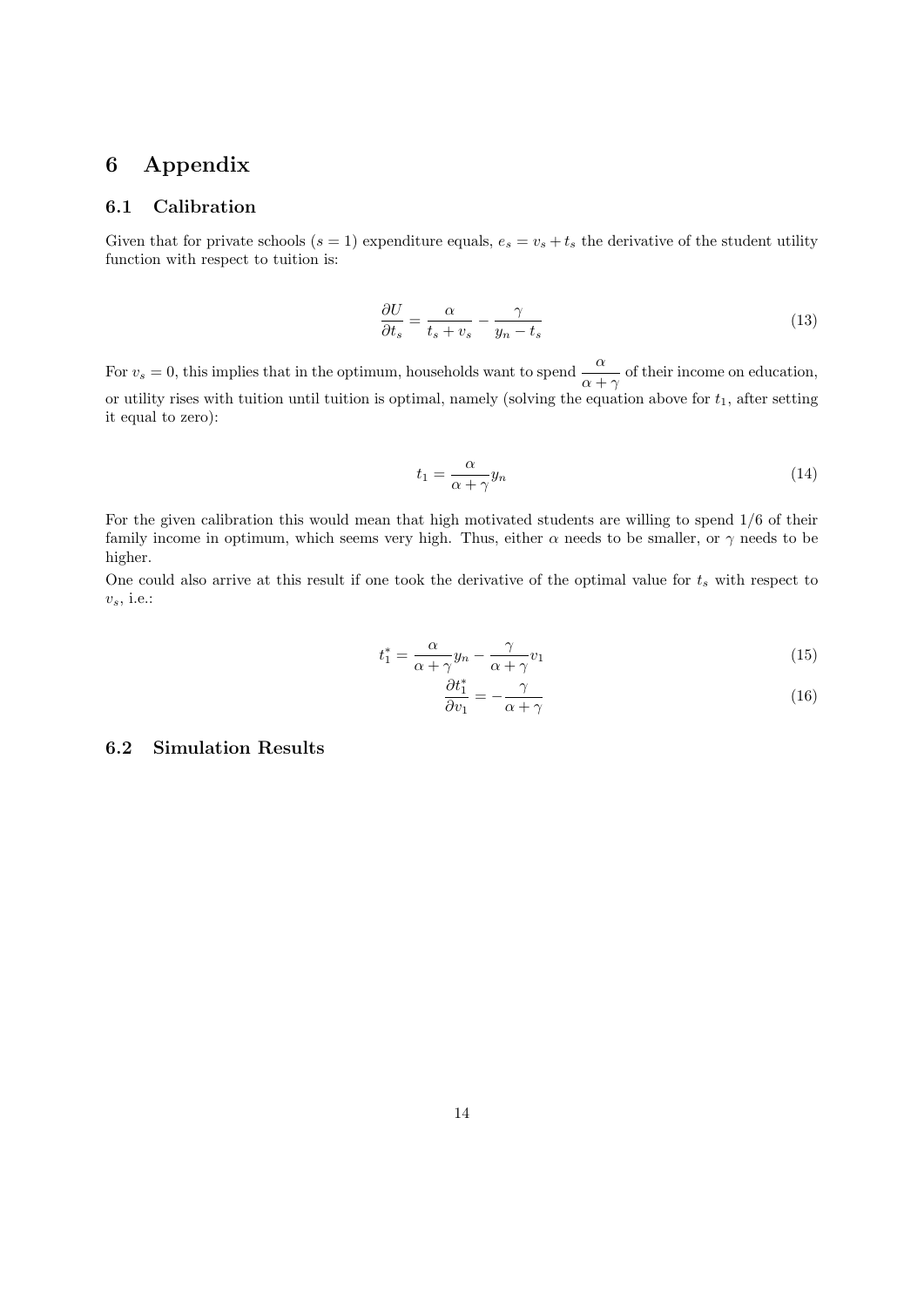| Table 1: Add caption          |                    |              |                      |                      |           |           |  |  |  |  |
|-------------------------------|--------------------|--------------|----------------------|----------------------|-----------|-----------|--|--|--|--|
|                               | Equal Distribution |              |                      | Unequal Distribution |           |           |  |  |  |  |
|                               | $v_1 = 0$          | $v_1 = 2$    | $v_1 = 4$            | $v_1 = 0$            | $v_1 = 2$ | $v_1 = 4$ |  |  |  |  |
| private school tuition        | 8.9976             | 6.4671       | 5.1628               | 10.4077              | 7.8744    | 5.3277    |  |  |  |  |
| public school expenditure     | 2.9146             | 2.9146       | 2.9146               | 2.2227               | 3.1205    | 4.0005    |  |  |  |  |
| Low Inc Studs Public          |                    |              |                      | 0.3054               | 0.3414    | 0.3545    |  |  |  |  |
| LowMid Inc Studs Public       |                    |              |                      | 0.2892               | 0.2921    | 0.1928    |  |  |  |  |
| Mid Inc Studs Public          | 1                  | $\mathbf{1}$ | $\mathbf{1}$         | 0.2186               | 0.1758    | 0.1603    |  |  |  |  |
| UpMid Inc Studs Public        |                    |              |                      | 0.116                | 0.1109    | 0.1447    |  |  |  |  |
| High Inc Studs Public         |                    |              |                      | 0.0708               | 0.0799    | 0.1478    |  |  |  |  |
| Low Inc Studs Private         |                    |              | $\ddot{\phantom{0}}$ | $\boldsymbol{0}$     | 0.0022    | 0.1302    |  |  |  |  |
| LowMid Inc Studs Private      |                    |              |                      | 0.0115               | 0.0719    | 0.2041    |  |  |  |  |
| Mid Inc Studs Private         | $\mathbf 1$        | 1            | $\mathbf{1}$         | 0.1452               | 0.2081    | 0.2159    |  |  |  |  |
| UpMid Inc Studs Private       |                    |              | $\ddot{\phantom{0}}$ | 0.361                | 0.3397    | 0.2138    |  |  |  |  |
| High Inc Studs Private        |                    |              |                      | $\,0.4824\,$         | 0.3782    | 0.236     |  |  |  |  |
| <b>Students Enrol Public</b>  | 0.8578             | 0.8578       | 0.8578               | 0.6868               | 0.6041    | 0.3095    |  |  |  |  |
| <b>Students Enrol Private</b> | 0.1422             | 0.1422       | 0.1422               | 0.3132               | 0.3959    | 0.6905    |  |  |  |  |
| Public Studs Low Inc          |                    |              |                      | $\mathbf{1}$         | 0.996     | 0.5309    |  |  |  |  |
| Public Studs LowMid Inc       |                    |              |                      | 0.9744               | 0.8438    | 0.3051    |  |  |  |  |
| Public Studs Mid Inc          | 0.8578             | 0.8578       | 0.8578               | 0.7489               | 0.5628    | 0.25      |  |  |  |  |
| Public Studs UpMid Inc        |                    |              |                      | 0.4222               | 0.3432    | 0.2417    |  |  |  |  |
| Public Studs High Inc         |                    |              |                      | 0.2607               | 0.2598    | 0.2274    |  |  |  |  |
| <b>Expenditure Valued</b>     | 3.7527             | 3.7527       | 3.7527               | 4.8584               | 5.8619    | 7.7327    |  |  |  |  |
| Expenditure Valued Low        |                    |              |                      | 2.2225               | 3.1392    | 6.0559    |  |  |  |  |
| Expenditure Valued Low Mid    |                    |              |                      | 2.453                | 4.1698    | 7.741     |  |  |  |  |
| Expenditure Valued Mid        | 3.7527             | 3.7527       | 3.7527               | 4.3909               | 6.1678    | 8.1868    |  |  |  |  |
| Expenditure Valued Up Mid     |                    |              |                      | 7.0892               | 7.7058    | 8.2787    |  |  |  |  |
| Expenditure Valued High       |                    |              |                      | 8.3619               | 8.2421    | 8.3364    |  |  |  |  |
| Cost Government               | 5.1468             | 5.1468       | 5.1468               | 4.1208               | 4.4164    | 4.619     |  |  |  |  |
| Cost Families                 | 1.2243             | 1.2243       | 1.2243               | 3.2702               | 3.1337    | 3.6981    |  |  |  |  |
| Gini Coefficient              | 0.0626             | 0.0626       | 0.0626               | 0.3198               | 0.3185    | 0.3141    |  |  |  |  |
| Average Inc Overall           | 5243.71            | 5243.71      | 5243.71              | 5196.19              | 5210.42   | 5301.72   |  |  |  |  |
| Average Skills Overall        | 49.3963            | 49.3963      | 49.3963              | 49.6078              | 49.3397   | 49.6465   |  |  |  |  |
| Average Skills Public         | 44.6245            | 44.6245      | 44.6245              | 43.3916              | 41.7766   | 35.6766   |  |  |  |  |
| Average Skills Private        | 67.1855            | 67.1855      | 67.1855              | 64.0129              | 61.5075   | 55.749    |  |  |  |  |

Table 1: Add caption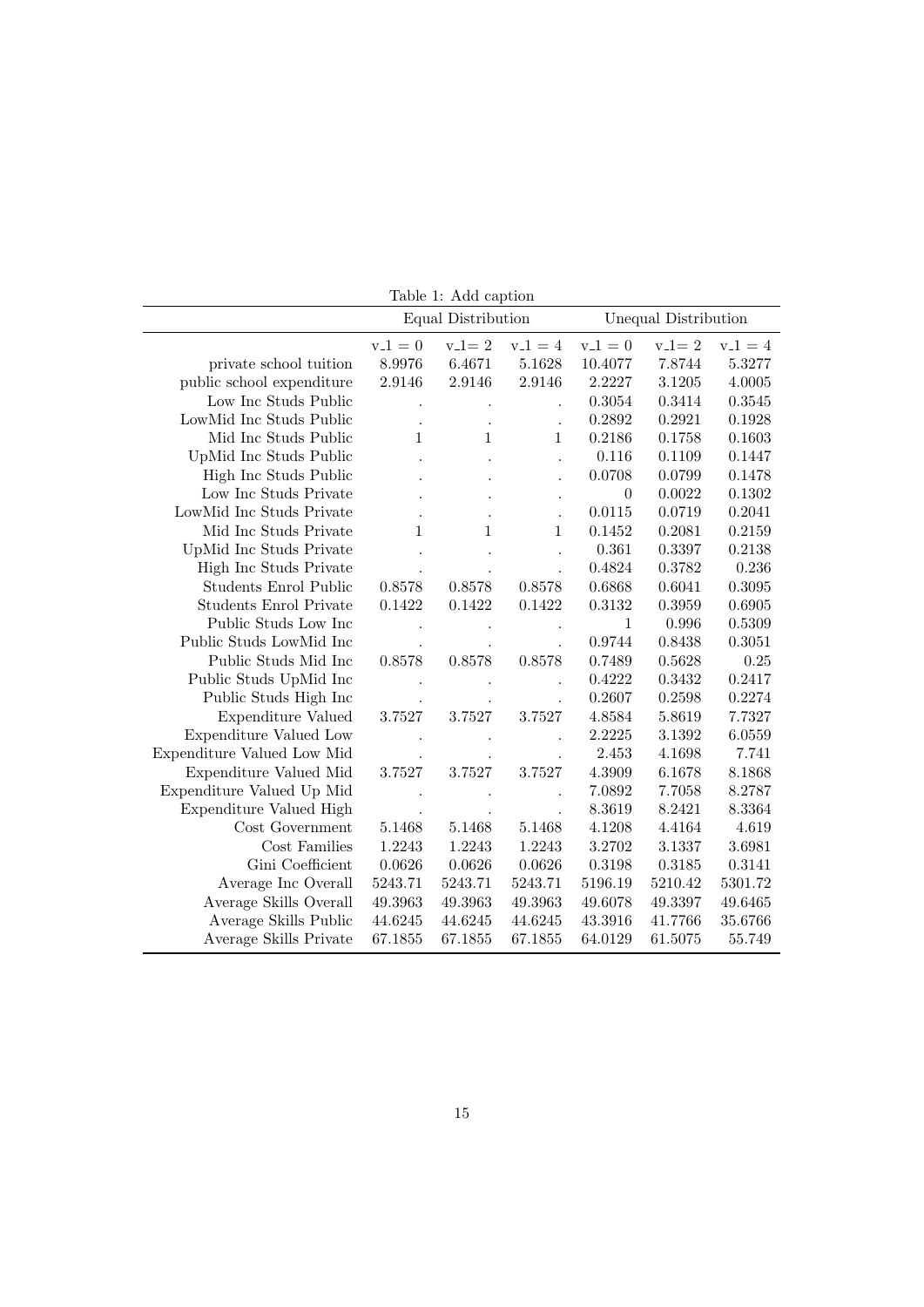|                               | Skill Voucher    |              |              | Income Voucher |              |              |
|-------------------------------|------------------|--------------|--------------|----------------|--------------|--------------|
|                               | $v_{-1} = 0$     | $v_{-}l = 4$ | $v_{-1} = 8$ | $v 1 = 0$      | $v_{-}l = 4$ | $v_{-1} = 8$ |
| private school tuition        | 10.6263          | 8.1117       | 7.2617       | 10.3174        | 8.4099       | 6.4699       |
| public school expenditure     | 2.024            | 3.0801       | 2.9369       | 1.8437         | 3.4172       | 3.8034       |
| Low Inc Studs Public          | 0.3127           | 0.3587       | 0.5016       | 0.3279         | 0.2734       | 0.3578       |
| LowMid Inc Studs Public       | 0.3103           | 0.2881       | 0.2315       | 0.2968         | 0.2665       | 0.185        |
| Mid Inc Studs Public          | 0.2019           | 0.1792       | 0.1029       | 0.2028         | 0.2055       | 0.1704       |
| UpMid Inc Studs Public        | 0.1109           | 0.1048       | 0.0861       | 0.1073         | 0.1466       | 0.1506       |
| High Inc Studs Public         | 0.0641           | 0.0692       | 0.0778       | 0.0652         | 0.108        | 0.1363       |
| Low Inc Studs Private         | $\boldsymbol{0}$ | 0.0008       | 0.048        | $\theta$       | 0.0059       | 0.1394       |
| LowMid Inc Studs Private      | 0.0123           | 0.0466       | 0.1727       | 0.0215         | 0.0493       | 0.2106       |
| Mid Inc Studs Private         | 0.169            | 0.219        | 0.2424       | 0.1729         | 0.1836       | 0.2132       |
| UpMid Inc Studs Private       | 0.3431           | 0.3312       | 0.2715       | 0.3455         | 0.3432       | 0.2218       |
| High Inc Studs Private        | 0.4756           | 0.4024       | 0.2654       | 0.4601         | 0.4181       | 0.215        |
| <b>Students Enrol Public</b>  | 0.6577           | 0.6041       | 0.3637       | 0.6361         | 0.7187       | 0.3235       |
| <b>Students Enrol Private</b> | 0.3423           | 0.3959       | 0.6363       | 0.3639         | 0.2813       | 0.6765       |
| Public Studs Low Inc          | 1                | 0.9979       | 0.8388       | $\mathbf{1}$   | 0.9921       | 0.5329       |
| Public Studs LowMid Inc       | 0.9716           | 0.8841       | 0.4395       | 0.9443         | 0.9272       | 0.3001       |
| Public Studs Mid Inc          | 0.6791           | 0.5545       | 0.21         | 0.6514         | 0.7324       | 0.2856       |
| Public Studs UpMid Inc        | 0.3991           | 0.3416       | 0.1642       | 0.3742         | 0.527        | 0.2533       |
| Public Studs High Inc         | 0.235            | 0.2251       | 0.1491       | 0.2229         | 0.4159       | 0.2472       |
| <b>Expenditure Valued</b>     | 5.1029           | 5.9311       | 8.3559       | 5.0308         | 5.3618       | 8.3915       |
| Expenditure Valued Low        | 2.0238           | 3.0926       | 4.2671       | 1.8433         | 3.463        | 6.7237       |
| Expenditure Valued Low Mid    | 2.2876           | 3.9555       | 7.8094       | 2.3663         | 3.9005       | 8.5629       |
| Expenditure Valued Mid        | 5.0298           | 6.3159       | 9.6755       | 4.9831         | 5.2389       | 8.7297       |
| Expenditure Valued Up Mid     | 7.4299           | 7.7871       | 10.0228      | 7.3237         | 6.6934       | 8.9362       |
| Expenditure Valued High       | 8.7763           | 8.5889       | 10.1366      | 8.5552         | 7.4938       | 8.9847       |
| Cost Government               | 3.9462           | 4.4164       | 4.7274       | 3.8166         | 4.8748       | 4.647        |
| Cost Families                 | 3.6895           | 3.2238       | 4.6562       | 3.7672         | 2.3087       | 4.3814       |
| Gini Coefficient              | 0.3174           | 0.3197       | 0.3202       | 0.3157         | 0.3147       | 0.3166       |
| Average Inc Overall           | 5229.25          | 5208.9       | 5207.96      | 5268.49        | 5227.32      | 5220.54      |
| Average Skills Overall        | 49.8193          | 49.0148      | 49.1216      | 49.4329        | 49.1605      | 49.2908      |
| Average Skills Public         | 43.6749          | 43.7657      | 44.1282      | 42.8389        | 43.171       | 33.7339      |
| Average Skills Private        | 62.3151          | 57.4718      | 51.648       | 62.161         | 65.2448      | 56.783       |

Table 2: Add caption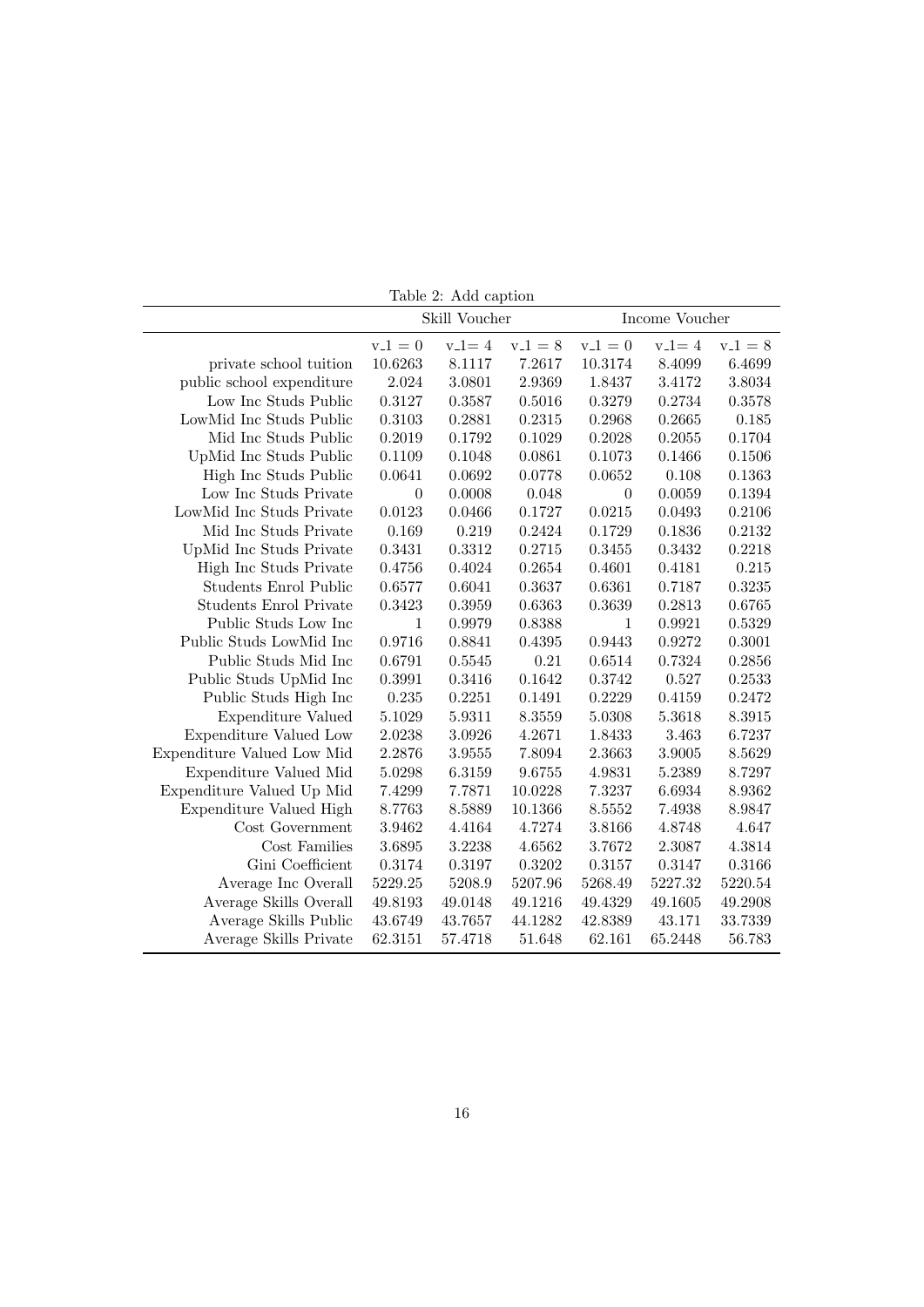### References

- Barrow, L. and Rouse, C. E. (2008). School vouchers: recent findings and unanswered questions. Economic Perspectives, (Q III):2–16.
- Brenner, T. (2006). Agent learning representation: Advice on modelling economic learning. In Tesfatsion, L. and Judd, K. L., editors, Handbook of Computational Economics, volume 2 of Handbook of Computational Economics, chapter 18, pages 895–947. Elsevier.
- Camerer, C. and Hua Ho, T. (1999). Experience-weighted attraction learning in normal form games. Econometrica, 67(4):827–874.
- Camerer, C. and Hua Ho, T. (2008). Individual differences in ewa learning with partial payoff information. Economic Journal, 118(525):37–59.
- Chakrabarti, R. (2008). Can increasing private school participation and monetary loss in a voucher program affect public school performance? evidence from milwaukee. Journal of Public Economics, 92(5-6):1371– 1393.
- Chakrabarti, R. (2013a). Do vouchers lead to sorting under random private school selection? evidence from the milwaukee voucher program. Economics of Education Review.
- Chakrabarti, R. (2013b). Impact of voucher design on public school performance: Evidence from florida and milwaukee voucher programs. The B.E. Journal of Economic Analysis  $\mathcal B$  Policy, 14(1):349–394.
- Epple, D. and Romano, R. (2008). Educational vouchers and cream skimming\*. International Economic Review, 49(4):1395–1435.
- Epple, D. and Romano, R. E. (1998). Competition between private and public schools, vouchers, and peer-group effects. American Economic Review, pages 33–62.
- Fowler, C. S. (2011). Finding equilibrium: how important is general equilibrium to the results of geographical economics? Journal of Economic Geography, 11(3):457–480.
- Friedman, M. (1955). The role of government in education. In Solo, R. A., editor, Economics and the Public Interest. Trustees of Rutgers College, New Jersey.
- Friedman, M. (1962). Capitalism and Freedom. Number 9780226264202 in University of Chicago Press Economics Books. University of Chicago Press.
- Friedman, M. (1997). Public schools: Make them private. Education Economics, 5(3):341–344.
- Henderson, V., Mieszkowski, P., and Sauvageau, Y. (1978). Peer group effects and educational production functions. Journal of Public Economics, 10(1):97–106.
- Hoxby, C. (2000). Peer Effects in the Classroom: Learning from Gender and Race Variation. NBER Working Papers 7867, National Bureau of Economic Research, Inc.
- Hoxby, C. M. (2002). School choice and school productivity (or could school choice be a tide that lifts all boats?). NBER Working Papers 8873, National Bureau of Economic Research, Inc.
- MacLeod, W. B. and Urquiola, M. (2012). Competition and educational productivity: Incentives writ large. IZA Discussion Papers 7063, Institute for the Study of Labor (IZA).
- Manski, C. F. (1992). Educational choice (vouchers) and social mobility. Economics of Education Review, 11(4):351–369.